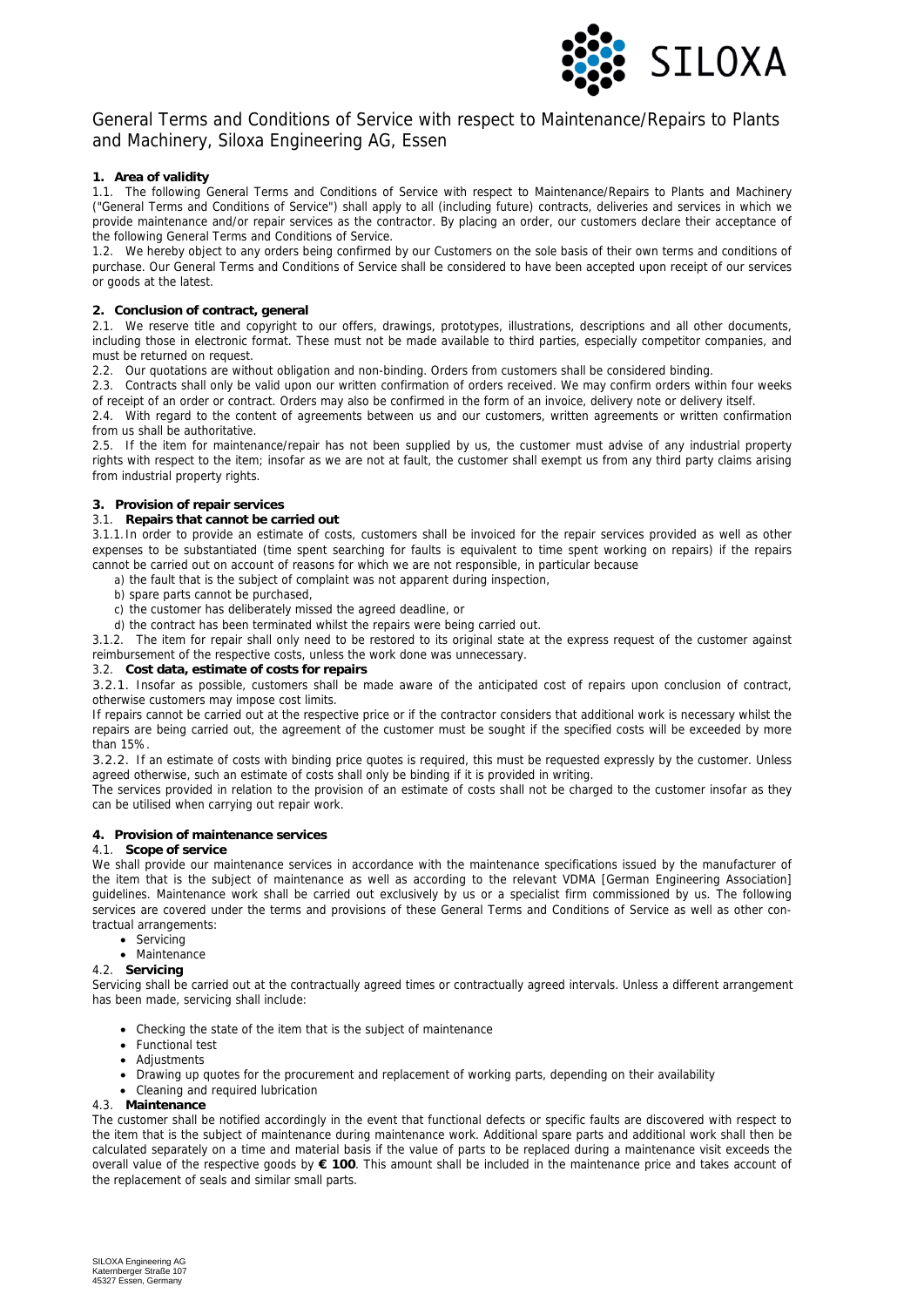

## 4.4. **Costs of material, auxiliary materials and supplies, working parts and spare parts**

Auxiliary materials and supplies as well as working parts and spare parts shall be charged additionally, unless they are covered by the flat rate amount of **€ 100** per maintenance visit. The exchange or replacement of modular parts and components which need to be exchanged or replaced on account of wear and tear or for other reasons shall not be part of maintenance work nor other required repair work. If we identify the need for such repairs and/or the replacement of such parts in the context of our maintenance work, the necessary steps shall be taken in consultation with the customer and materials and labour costs shall be charged separately.

If repairs are necessary as a result of incorrect handling or the use of unsuitable consumables or tools, the customer shall be notified of any additional costs incurred. The additional work arising as a result of this shall be charged on an actual time and material basis.

#### 4.5. **Service times**

Services shall be provided during standard business hours, i.e. Monday to Friday between 8:00 and 16:00. In the case of services performed outside these times at the customer's request, the additional costs incurred (additional labour costs) shall be charged to the customer separately.

#### 4.6. **Documentation**

All services performed and work carried out with respect to items that are the subject of maintenance shall be documented. The customer shall receive a detailed list of work carried out and our service engineers will explain this where necessary and discuss any irregularities with you.

#### 4.7. **Changes to items that are the subject of maintenance**

The customer shall notify us immediately in writing of any changes in relation to items that are the subject of maintenance, their operation or other steps taken by the customer or a third party that may adversely affect the contractor's contractual obligations.

#### 4.8. **Responsibility of plant operator**

The conclusion of a maintenance agreement shall not release customers from their maintenance liability with respect to the maintenance work to be carried out by plant operators as well as the regular inspection of plants and other work to be carried out on a regular basis.

#### **5. Price and payment**

5.1. We shall be entitled to request the payment of an appropriate deposit upon conclusion of contract.

5.2. When calculating repairs/maintenance, the prices of parts, materials and special services as well as labour, travel and transport costs shall each be shown separately. If repairs/maintenance are carried out on the basis of a binding estimate of costs, a reference to the estimate of costs shall be sufficient, in which only deviations in the scope of delivery need to be listed separately.

5.3. VAT shall be charged additionally at the respective statutory rate at the customer's expense.

5.4. Any adjustment of invoices on the part of a contractor or a complaint on the part of a customer must be made in writing no later than four weeks after receipt of the respective invoice.

5.5. Payment shall be made in full upon acceptance and delivery or upon remittance of an invoice.

5.6. A right of retention or offsetting on the part of the customer shall be excluded unless the customer is entitled to undisputed or legally binding rights.

# **6. Cooperation and technical assistance by the customer with repair/maintenance outside our factory**

6.1. The customer shall support repair/maintenance personnel with the carrying out of repair/maintenance work at its own expense. Items that are the subject of repair/maintenance must be ready for repair/maintenance upon the arrival of repair/maintenance personnel on site.

6.2. The customer shall take the necessary special precautions to protect personnel and property at the repair/maintenance site. It shall inform the repair/maintenance manager of any special safety provisions insofar as these are relevant to the repair/maintenance personnel. The customer shall notify us of any breaches of such safety provisions by repair/maintenance personnel. In the event of serious breaches, the customer may refuse the contravening party access to the repair/maintenance site in consultation with the repair/maintenance manager.

6.3. The customer shall undertake to provide technical assistance at its own expense, in particular to:

a) provide the necessary appropriate auxiliary personnel in the number required for repair/maintenance work and for the period required; auxiliary personnel shall follow the instructions given by the repair/maintenance manager. We shall accept no liability for auxiliary personnel. If a defect or damage is caused by auxiliary personnel on account of instructions from the repair/maintenance manager, the provisions in Clauses 10 and 11 shall apply accordingly.

b) complete all construction, foundation and scaffolding work, including the procurement of the required building materials.

c) provide the requisite equipment and heavy equipment as well as the requisite items and materials.

d) provide heating, lighting, power, water, including the required connections.

e) provide the required dry, lockable rooms for storage of tools belonging to repair/maintenance personnel.

f) protect the repair/maintenance site and materials against damaging influences of any kind, clean the repair/maintenance site.

g) provide suitable, theft-proof recreational areas and work rooms (with heating, lighting, washing and sanitary facilities) and first aid for repair/maintenance personnel.

h) provide materials and take particular action necessary for the adjustment of items that are the subject of repair/maintenance and for performing tests as contractually provided.

6.4. Technical assistance provided by the customer must ensure that repair/maintenance work commences immediately following the arrival of repair/maintenance personnel and can be completed without delay until acceptance by the customer. Insofar as particular plans or guidance are required from us, we shall make these available promptly to the customer.

6.5. If the customer fails to meet its obligations, we shall be entitled, but not obliged, to proceed with the action for which the customer is responsible in place of the latter and at its expense following the respective deadline. If repair/maintenance work is delayed as a result of circumstances for which the customer is responsible, the customer shall bear the costs to an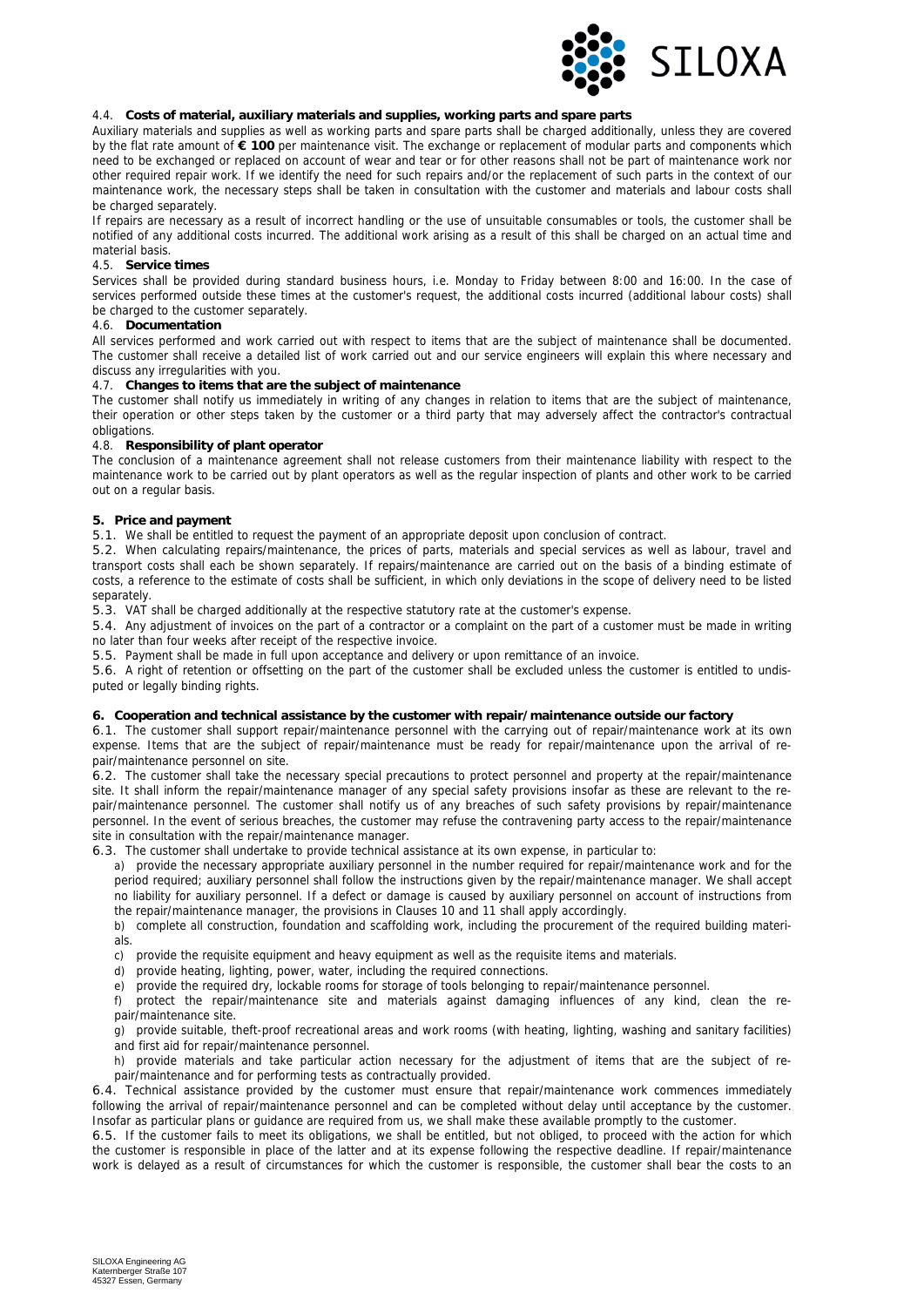

appropriate extent for any journeys made in vain, waiting time and, where applicable, additionally required overnight accommodation costs incurred by service personnel. Moreover, our statutory rights and claims shall remain unaffected.

## **7. Transport and insurance in the event of repairs/maintenance at our factory**

7.1. Unless agreed otherwise in writing, transport to and from the item that is the subject of repair/maintenance at the customer's request, including any packaging and loading, shall be performed at the latter's expense, otherwise items that are the subject of repair/maintenance shall be delivered to us by the customer at its expense and collected from us again after the repair/maintenance work has been completed.

7.2. Customers shall bear the transport risk.

7.3. At the customer's request, transport to and from our factory shall be insured against insurable transport risks, for example, theft, breakage and fire.

7.4. There shall be no insurance cover during the period of repair/maintenance at our factory. The customer shall ensure that existing insurance cover is maintained for items that are the subject of repair/maintenance, for example with respect to fire, mains water, storms and machine breakage. Insurance cover for these risks can only be obtained at the express request and expense of the customer.

7.5. In the event of delay with acceptance, we may impose warehousing charges for storage on our factory premises. Items that are the subject of repair/maintenance may also be kept elsewhere at our discretion. The costs and risk of storage shall be at the customer's expense.

#### **8. Acceptance**

8.1. The customer shall undertake to accept repair/maintenance work as soon the end of such work has been notified and any contractual testing of items that are the subject of repair/maintenance has taken place. If repair/maintenance work proves to be contrary to the terms of contract, we undertake to eliminate the respective defect. This shall not apply if the defect is insignificant for the customer or is based on circumstances attributable to the customer. If a slight defect is present, the customer may not refuse acceptance.

8.2. If acceptance is delayed and we are not at fault, acceptance shall be considered to have been given two weeks after the end of repair/maintenance work has been announced.

8.3. Our liability for identifiable defects shall cease upon acceptance unless the customer has reserved the right to claim a specific defect.

## **9. Retention of title, extended lien**

9.1. We shall retain ownership of all accessories, spare parts and replacement parts used until receipt of all payments arising from the repair-/maintenance agreement. Further collateral agreements may be reached.

9.2. We shall be entitled to a right of lien on account of our claim arising from the repair/maintenance agreement with respect to a customer's item that is the subject of repair/maintenance which is in the customer's possession on the basis of the agreement. The right of lien can also be exercised on account of claims arising from previous work, deliveries of spare parts and other services insofar as these are connected to the item that is the subject of repair/maintenance. The right of lien shall only apply to other claims arising from the business relationship insofar as these are undisputed or legally binding.

#### **10. Warranty claims**

10.1. Following acceptance of repair/maintenance work, we shall be liable for defects in repair/maintenance work to the exclusion of all other claims by the customer notwithstanding Clause 10.5 and Clause 11 in that we shall eliminate the respective defects. Customers shall notify us in writing immediately of any defects found.

10.2. We shall not be liable if the defect is insignificant for the respective customer or is based on circumstances attributable to the customer. This shall apply in particular with regard to parts supplied by the customer.

10.3. If any changes are made or servicing work is carried out by the customer or a third party incorrectly or without our prior agreement, we shall not be liable for the resulting consequences. Only in urgent cases of a risk to operating safety and to protect against disproportionately significant damage, where we must be notified immediately, or if we have allowed an appropriate period given to us in which to eliminate defects to elapse, the customer shall be entitled to arrange elimination of defects itself or by a third party and request the reimbursement of the necessary costs from us.

10.4. Of the costs directly incurred as a result of eliminating defects, we shall bear the costs of replacement parts, including shipping, provided the complaint proves justified. We shall also bear the costs of dismantling and installing as well as the costs of any necessary provision of the required fitters and auxiliary personnel including travel expenses, unless this results in disproportionate costs for us.

10.5. If we allow (taking account of statutory exceptions) an appropriate period given to us in which to eliminate defects to elapse without doing so, the customer shall be entitled to a reduction in accordance with statutory provisions. The customer shall also be entitled to a reduction in other cases of failure to eliminate defects. The customer may only withdraw from the contract if repair/maintenance is verifiably not of interest to the customer in spite of the reduction.

#### **11. Our liability, exemption from liability**

11.1. Unless specified otherwise in Clauses 10, 11.3 and 11.4, customers may not make claims on account of material defects or defects in title, regardless of the reasons. We shall not be liable in this respect for damage that is not incurred by an item that is the subject of repair/maintenance itself. We shall not be liable in this respect in particular for lost profit or other financial loss incurred by the customer.

11.2. Unless specified otherwise in Clauses 11.3 and 11.4, customers may not make claims on account of a breach of obligation arising from the contractual relationship.

11.3. The preceding exemptions from liability (Clauses 11.1 and 11.2) shall not apply insofar as we are liable under law, for example (1) in accordance with the German Product Liability Act (Produkthaftungsgesetz), (2) on account of injury to life, limb or health, which is due to a negligent or deliberate breach of obligation by us or one of our legal representatives or vicarious agents, (3) insofar as the cause of the damage is due to deliberate intent or gross negligence by us or one of our legal representatives or vicarious agents, (4) if the customer exercises rights on account of a defect arising from a quality guarantee or a guarantee of the specific duration of quality, (5) if we deliberately breach a significant contractual obligation, the fulfilment of